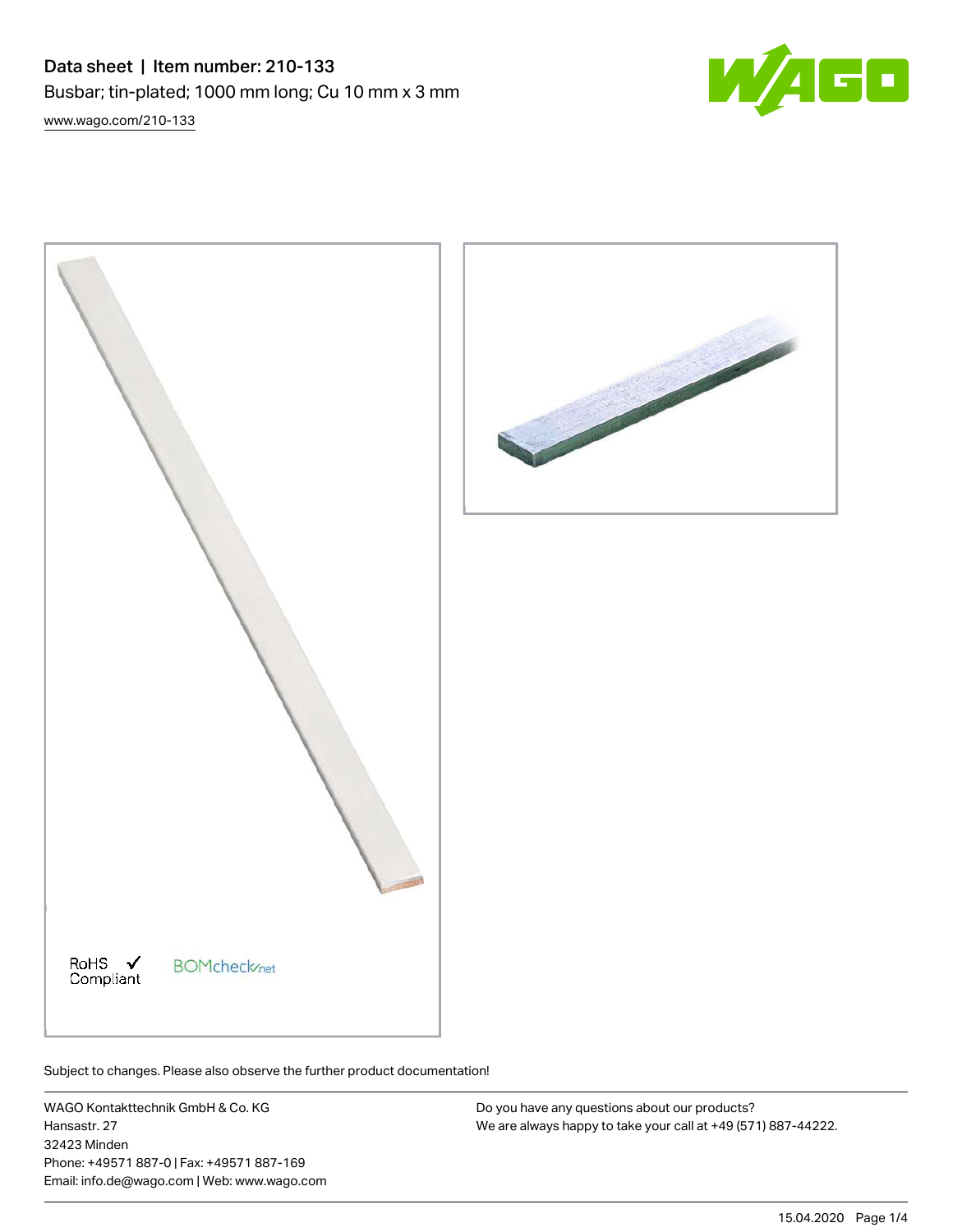

## Data Technical Data

| Main product function  | <b>Mounting Accessories</b> |  |  |
|------------------------|-----------------------------|--|--|
|                        |                             |  |  |
| <b>Electrical data</b> |                             |  |  |
| Rated current          | 140 A                       |  |  |
| <b>Material Data</b>   |                             |  |  |
|                        |                             |  |  |
| Weight                 | 268 g                       |  |  |
| <b>Commercial data</b> |                             |  |  |
| Packaging type         | <b>BOX</b>                  |  |  |
| Country of origin      | DE                          |  |  |
| <b>GTIN</b>            | 4045454229443               |  |  |
| Customs Tariff No.     | 74071000000                 |  |  |

## Counterpart

## Compatible products

#### General accessories

| ť | Item no.: 209-105<br>Connector; silver-colored                                                                                                                                    | www.wago.com/209-105 |
|---|-----------------------------------------------------------------------------------------------------------------------------------------------------------------------------------|----------------------|
| é | Item no.: 210-281<br>Connector; blue                                                                                                                                              | www.wago.com/210-281 |
|   | Item no.: 777-303<br>N-busbar cover; 1000 mm long; transparent                                                                                                                    | www.wago.com/777-303 |
|   | Item no.: 790-398<br>T-connector; for busbars Cu 10 mm x 3 mm; gray                                                                                                               | www.wago.com/790-398 |
|   | Item no.: 812-100<br>Ground busbar terminal block; for (10 x 3) mm busbars; 12-pole; 4 mm <sup>2</sup> ; Push-in CAGE CLAMP <sup>®</sup> ; 4,00<br>mm <sup>2</sup> ; green-yellow | www.wago.com/812-100 |
|   | Item no.: 812-101<br>Busbar terminal block; for (10 x 3) mm busbars; 12-pole; without push-buttons; 4 mm <sup>2</sup> ; 4,00 mm <sup>2</sup> ; light<br>gray                      | www.wago.com/812-101 |

Item no.: 812-102

Subject to changes. Please also observe the further product documentation!

WAGO Kontakttechnik GmbH & Co. KG Hansastr. 27 32423 Minden Phone: +49571 887-0 | Fax: +49571 887-169 Email: info.de@wago.com | Web: www.wago.com

Do you have any questions about our products? We are always happy to take your call at +49 (571) 887-44222.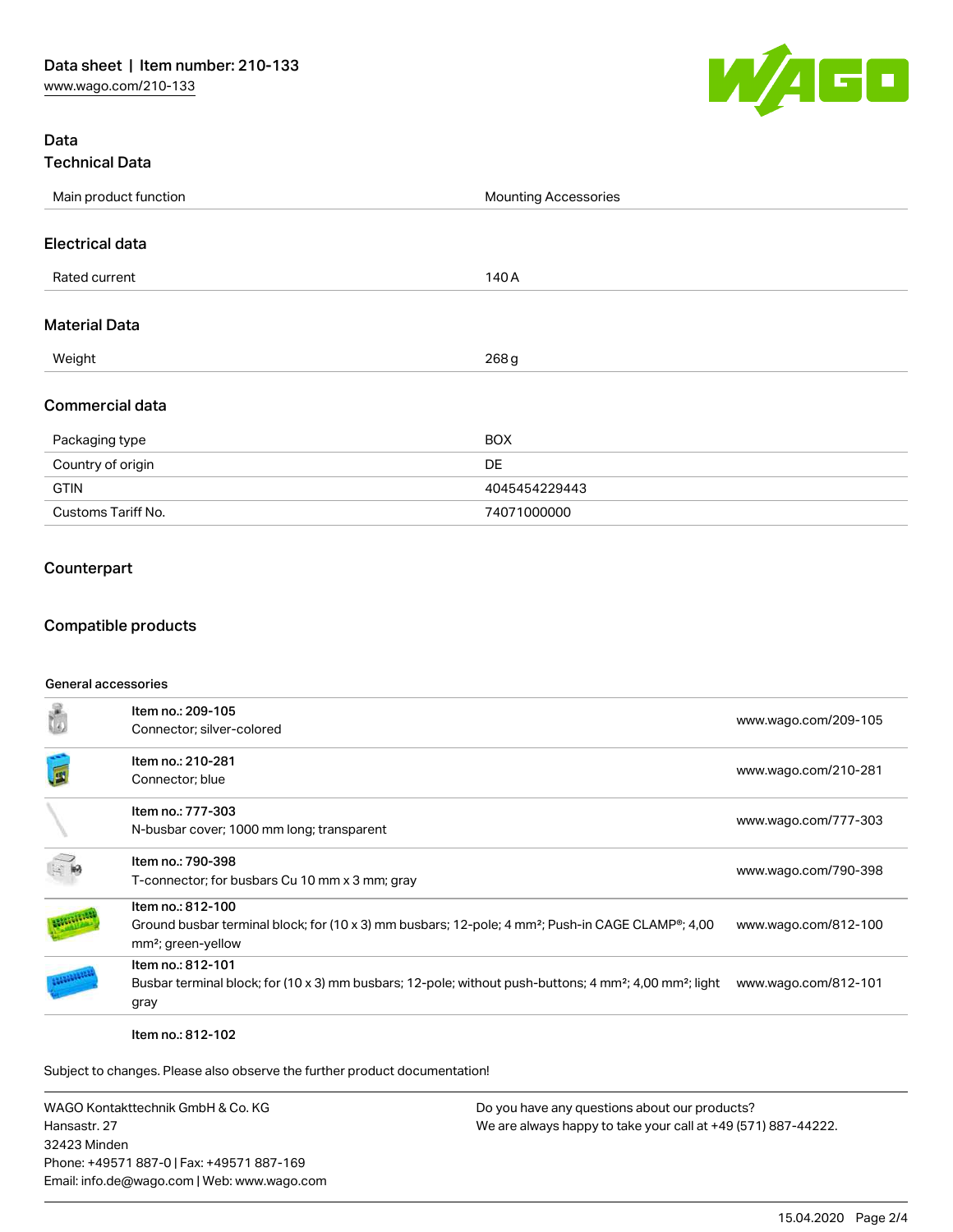# Data sheet | Item number: 210-133

[www.wago.com/210-133](http://www.wago.com/210-133)



|                   | Busbar terminal block; for (10 x 3) mm busbars; 12-pole; without push-buttons; 4 mm <sup>2</sup> ; 4,00 mm <sup>2</sup> ; dark www.wago.com/812-102<br>gray                            |                      |
|-------------------|----------------------------------------------------------------------------------------------------------------------------------------------------------------------------------------|----------------------|
|                   | Item no.: 812-103<br>Busbar terminal block; for (10 x 3) mm busbars; 12-pole; without push-buttons; 4 mm <sup>2</sup> ; 4,00 mm <sup>2</sup> ; red                                     | www.wago.com/812-103 |
|                   | Item no.: 812-104<br>Busbar terminal block; for (10 x 3) mm busbars; 12-pole; without push-buttons; 4 mm <sup>2</sup> ; 4,00 mm <sup>2</sup> ; blue                                    | www.wago.com/812-104 |
|                   | Item no.: 812-110<br>Ground busbar terminal block; for (10 x 3) mm busbars; 3-pole; 16 mm <sup>2</sup> ; CAGE CLAMP <sup>®</sup> ; 16,00 mm <sup>2</sup> ;<br>green-yellow             | www.wago.com/812-110 |
|                   | Item no.: 812-111<br>Busbar terminal block; for (10 x 3) mm busbars; 3-pole; without push-buttons; 4 mm <sup>2</sup> ; CAGE CLAMP <sup>®</sup> ;<br>16,00 mm <sup>2</sup> ; light gray | www.wago.com/812-111 |
|                   | Item no.: 812-112<br>Busbar terminal block; for (10 x 3) mm busbars; 3-pole; without push-buttons; 4 mm <sup>2</sup> ; CAGE CLAMP <sup>®</sup> ;<br>16,00 mm <sup>2</sup> ; dark gray  | www.wago.com/812-112 |
|                   | Item no.: 812-113<br>Busbar terminal block; for (10 x 3) mm busbars; 3-pole; without push-buttons; 4 mm <sup>2</sup> ; CAGE CLAMP <sup>®</sup> ;<br>16,00 mm <sup>2</sup> ; red        | www.wago.com/812-113 |
|                   | Item no.: 812-114<br>Busbar terminal block; for (10 x 3) mm busbars; 3-pole; without push-buttons; 4 mm <sup>2</sup> ; CAGE CLAMP <sup>®</sup> ;<br>16,00 mm <sup>2</sup> ; blue       | www.wago.com/812-114 |
| shield connection |                                                                                                                                                                                        |                      |
| 扇                 | Item no.: 790-108<br>Shield clamping saddle; 11 mm wide; diameter of compatible conductor; 3  8 mm                                                                                     | www.wago.com/790-108 |
|                   | Item no.: 790-116<br>Shield clamping saddle; 19 mm wide; diameter of compatible conductor; 7  16 mm                                                                                    | www.wago.com/790-116 |
|                   | Item no.: 790-124<br>Shield clamping saddle; 27 mm wide; diameter of compatible conductor; 6  24 mm                                                                                    | www.wago.com/790-124 |
|                   | Item no.: 790-140<br>Shield clamping saddle; diameter of compatible conductor                                                                                                          | www.wago.com/790-140 |
|                   | Item no.: 790-208<br>Shield clamping saddle; 12.4 mm wide; 3  8 mm                                                                                                                     | www.wago.com/790-208 |
|                   | Item no.: 790-216<br>Shield clamping saddle; 21.8 mm wide; 6  16 mm                                                                                                                    | www.wago.com/790-216 |
|                   | Item no.: 790-220<br>Shield clamping saddle; 30 mm wide; 6  20 mm                                                                                                                      | www.wago.com/790-220 |
|                   | Item no.: 791-107<br>Shield clamp; diameter of compatible conductor; 1.5 mm to 6.5 mm; H max. 40 mm; 10 mm wide                                                                        | www.wago.com/791-107 |
|                   | Item no.: 791-111<br>Shield clamp; diameter of compatible conductor; 5 mm to 11 mm; H max. 47 mm; 17 mm wide                                                                           | www.wago.com/791-111 |
|                   |                                                                                                                                                                                        |                      |

Subject to changes. Please also observe the further product documentation!

WAGO Kontakttechnik GmbH & Co. KG Hansastr. 27 32423 Minden Phone: +49571 887-0 | Fax: +49571 887-169 Email: info.de@wago.com | Web: www.wago.com

Do you have any questions about our products? We are always happy to take your call at +49 (571) 887-44222.